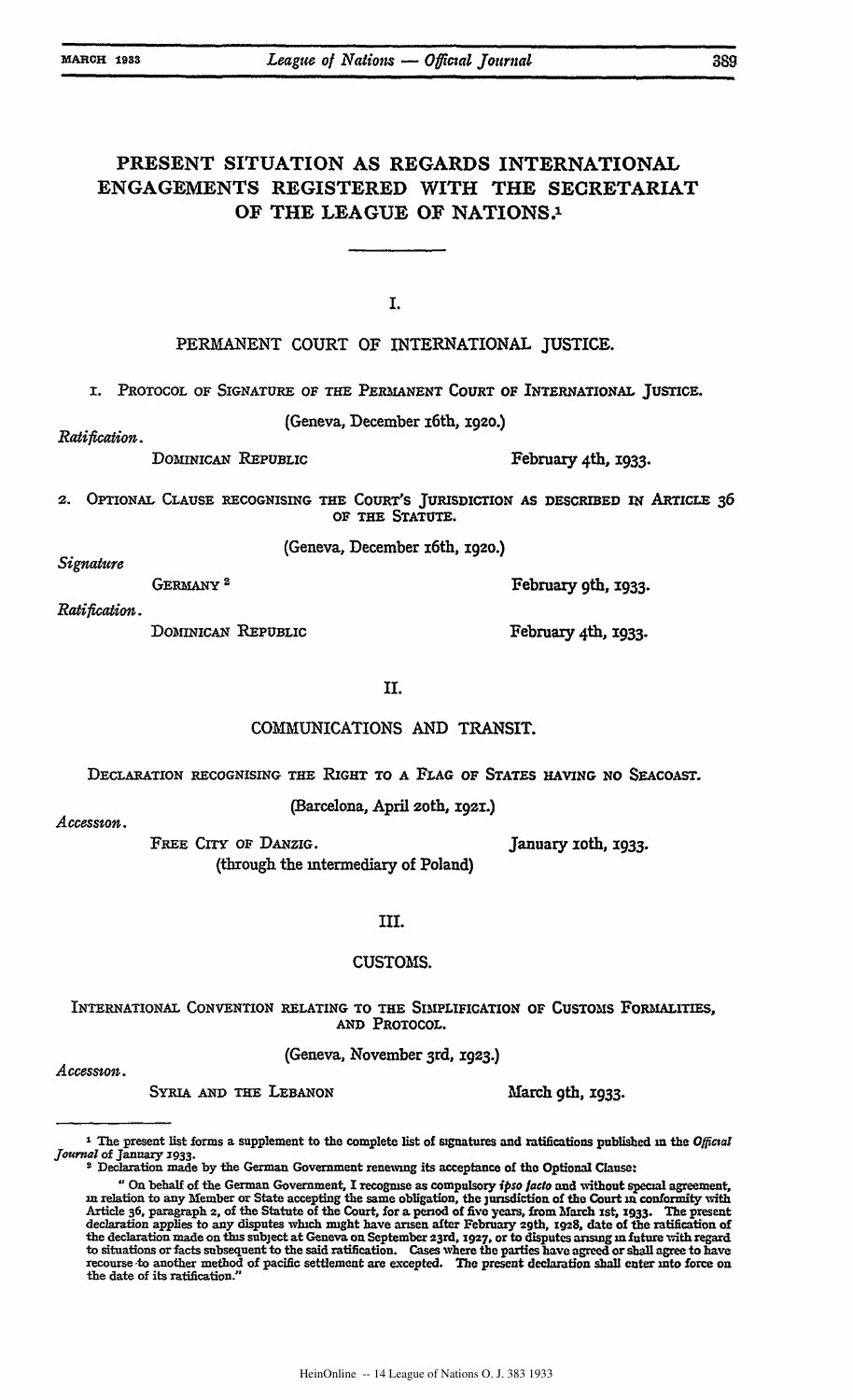#### **IV**

## SUPERVISION OF THE INTERNATIONAL TRADE IN ARMS AND AMMUNITION AND IN IMPLEMENTS OF WAR.

### PROTOCOL FOR THE PROHIBITION OF THE USE IN WAR OF ASPHYXIATING, **POISONOUS** AND OTHER GASES **AND** OF BACTERIOLOGICAL METHODS OF WARFARE.

(Geneva, June 1<sup>7</sup> th, 1925.) *Ratiication by* **ESTONIA.**

Reservation made by the Estonian Government when ratifying the Protocol on August 28th, **1931:**

(i) The said Protocol is only binding on the Estonian Government as regards States which have signed or ratified it or which may accede to it.

(2) The said Protocol shall *ipso facto* cease to be binding on the Estoman Government in regard to any enemy State whose armed forces or whose Allies fail to respect the prohibitions laid down in the Protocol.

**V**

### SLAVERY CONVENTION.

(Geneva, September 25th, **E926.)**

*Definitive Accession of HUNGARY*<sup>1</sup> **February 17th, 1933.** 

**VI.**

ARBITRATION CLAUSES IN COMMERCIAL MATTERS.

CONVENTION ON THE EXECUTION OF FOREIGN ARBITRAL AwARDs.

(Geneva, September 26th, **1927.)** *Accession*

NETHERLANDS INDIES, SURINAM **AND** CURAqAO January 28th, x933.

VII.

### ECONOMIC STATISTICS.

INTERNATIONAL CONVENTION RELATING TO ECONOMIC STATISTICS.

(Geneva, December 14th, 1928.) *Ratifiation*

FRANCE FRANCE FEBRUARY 15t, 1933.

PROTOCOL.

(Geneva, December x4th, 1928.) *Ratifit~ion*

FRANCE FRANCE FEBRUARY 151, **X933.** 

VIII.

### SUPPRESSION OF COUNTERFEITING CURRENCY

INTERNATIONAL CONVENTION FOR THE SUPPRESSION **OF COUNTERFEITING** CURRENCY, **AND** PROTOCOL.

(Geneva, April 2oth, 1929.) *Ratifiaion*

DENMARK February 19th, 1931.

According to a declaration made by the Danish Government when ratifying the Convention, the latter was to take effect in respect of Denmark only upon the coming into force of the Danish Penal Code of April 15th, **1930.** This Code having entered into force on January xst, 1933, the Convention has become effective for Denmark from the same date.

<sup>&</sup>lt;sup>1</sup> The Hungarian Government, when acceding definitively to the Slavery Convention, declared that the reservation made **by** it on April i6th, 1927, was withdrawn (see **Official** *Journal,* January **1933, page 53).**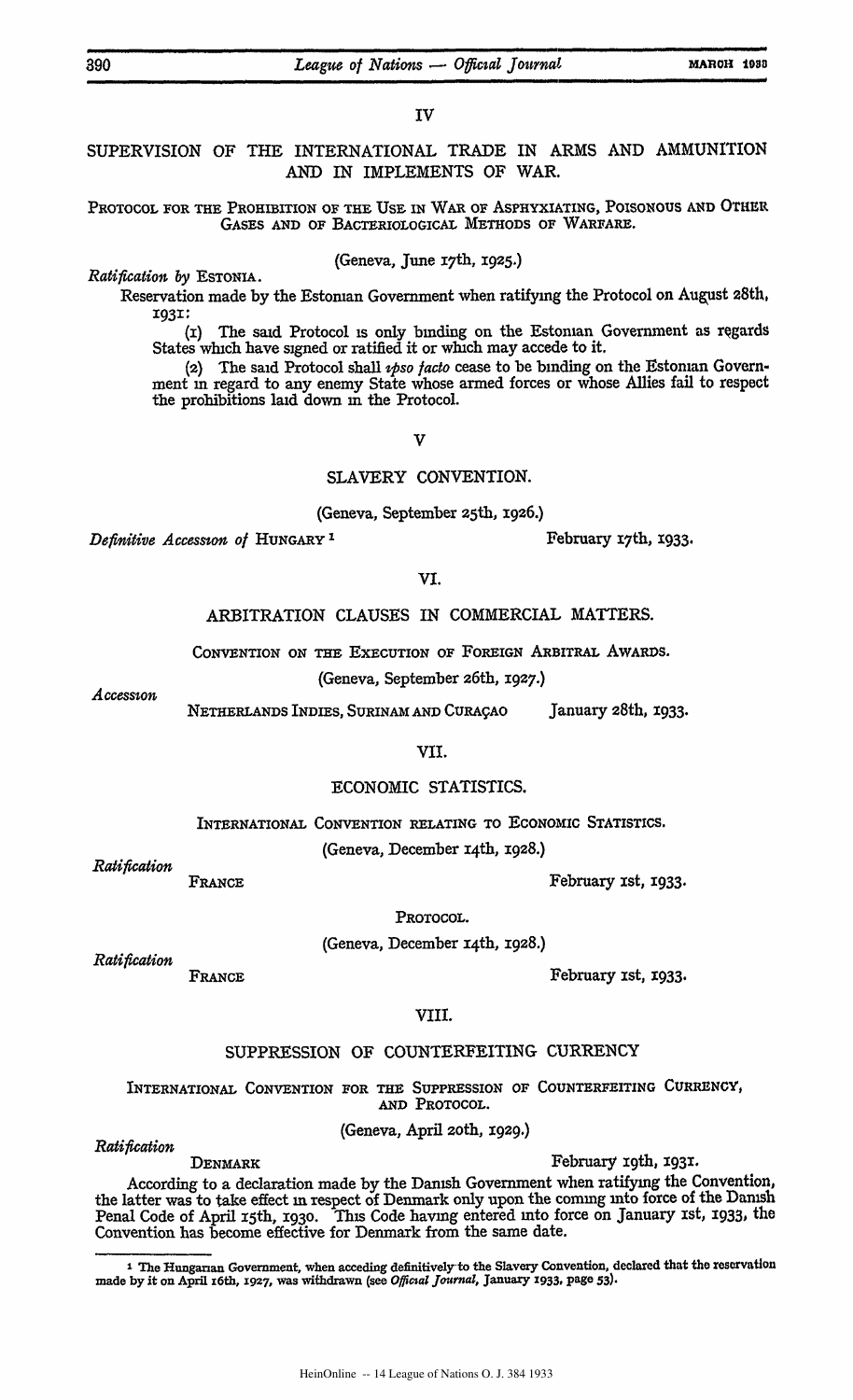| IX.                                                                                                                                                                      |                                                                                                        |
|--------------------------------------------------------------------------------------------------------------------------------------------------------------------------|--------------------------------------------------------------------------------------------------------|
| PERMANENT COURT OF INTERNATIONAL JUSTICE.                                                                                                                                |                                                                                                        |
|                                                                                                                                                                          | 3. PROTOCOL CONCERNING THE REVISION OF THE STATUTE OF THE PERMANENT COURT OF<br>INTERNATIONAL JUSTICE. |
| (Geneva, September 14th, 1929.)<br>Ratifications                                                                                                                         |                                                                                                        |
| DOMINICAN REPUBLIC<br>LITHUANIA                                                                                                                                          | February 4th, 1933.<br>January 23rd, 1933.                                                             |
| PROTOCOL RELATING TO THE ACCESSION OF THE UNITED STATES OF AMERICA TO THE PROTOCOL<br>4.<br>OF SIGNATURE OF THE STATUTE OF THE PERMANENT COURT OF INTERNATIONAL JUSTICE. |                                                                                                        |
| Ratifications                                                                                                                                                            | (Geneva, September 14th, 1929.)                                                                        |
| DOMINICAN REPUBLIC<br>LITHUANIA                                                                                                                                          | February 4th, 1933.<br>January 23rd, 1933.                                                             |
| Χ.                                                                                                                                                                       |                                                                                                        |
|                                                                                                                                                                          | UNIFICATION OF BUOYAGE AND LIGHTING OF COASTS.                                                         |
| AGREEMENT CONCERNING MANNED LIGHTSHIPS NOT ON THEIR STATIONS.                                                                                                            |                                                                                                        |
|                                                                                                                                                                          | (Lisbon, October 23rd, 1930.)                                                                          |
| Ratification.<br><b>SWEDEN</b>                                                                                                                                           | February 3rd, 1933.                                                                                    |
| XI.                                                                                                                                                                      |                                                                                                        |
|                                                                                                                                                                          | UNIFICATION OF LAWS ON BILLS OF EXCHANGE, PROMISSORY NOTES AND<br>CHEQUES.                             |
| CONVENTION PROVIDING A UNIFORM LAW FOR CHEQUES, WITH ANNEXES AND PROTOCOL.<br>I.                                                                                         |                                                                                                        |
| (Geneva, March 19th, 1931.)                                                                                                                                              |                                                                                                        |
| Ratification.<br><b>MONACO</b>                                                                                                                                           | February 9th, 1933.                                                                                    |
| CONVENTION FOR THE SETTLEMENT OF CERTAIN CONFLICTS OF LAWS IN CONNECTION<br>2.<br>WITH CHEQUES, AND PROTOCOL.                                                            |                                                                                                        |
| Ratification.                                                                                                                                                            | (Geneva, March 19th, 1931.)                                                                            |
| MONACO                                                                                                                                                                   | February 9th, 1933.                                                                                    |
| CONVENTION ON THE STAMP LAWS IN CONNECTION WITH CHEQUES, AND PROTOCOL.<br>3.<br>(Geneva, March 19th, 1931.)                                                              |                                                                                                        |
| Ratification.                                                                                                                                                            |                                                                                                        |
| MONACO                                                                                                                                                                   | February 9th, 1933.                                                                                    |
| XII.                                                                                                                                                                     |                                                                                                        |
| ROAD TRAFFIC.                                                                                                                                                            |                                                                                                        |

**CONVENTION** ON THE TAXATION OF FOREIGN MOTOR **VEHICLES,** WITH **PROTOCOL-ANNEX.** (Geneva, March 3oth, 193.)

*Accesson.*

NEWFOUNDLAND **January 9th, 1933.**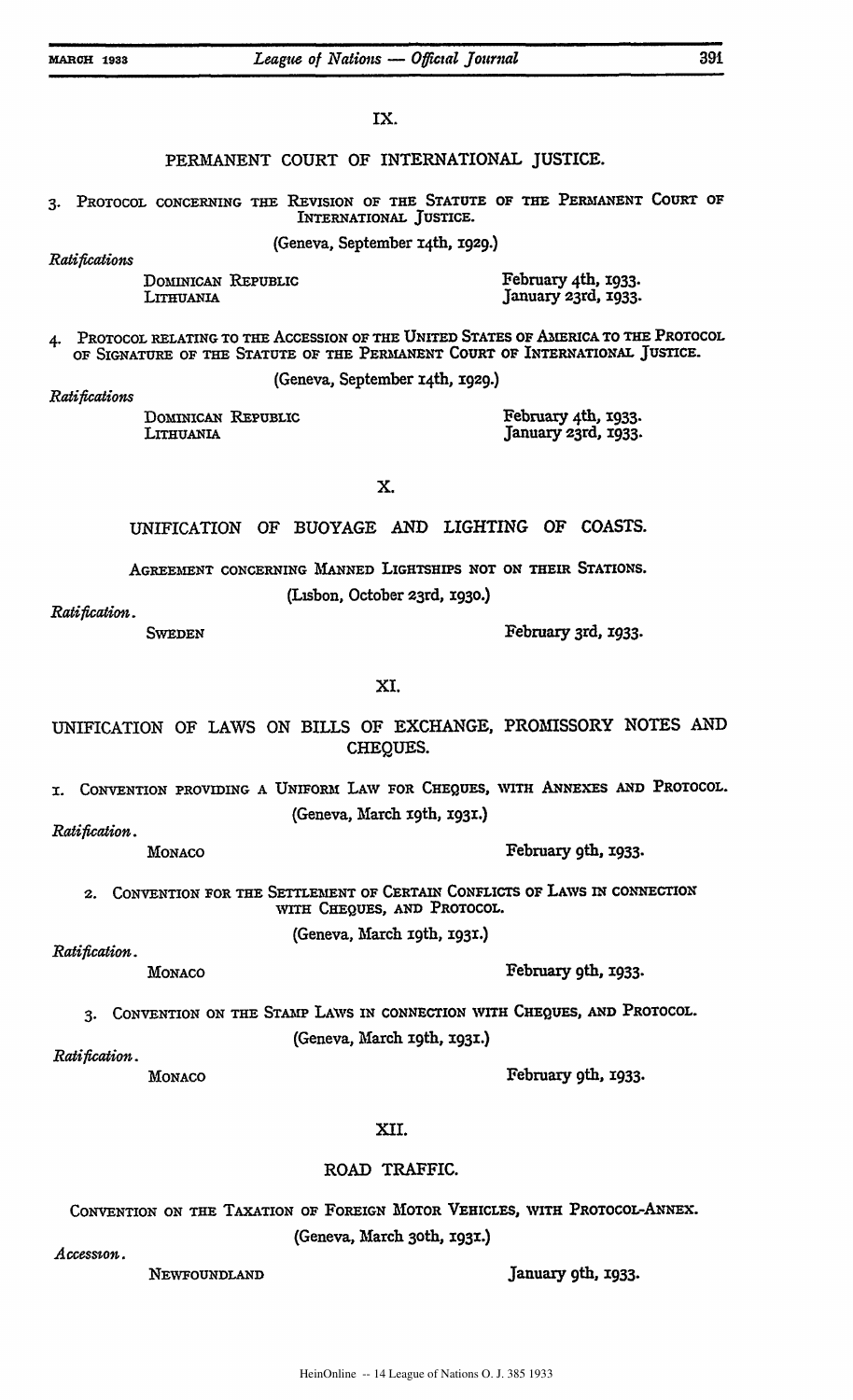### **XIII.**

TRAFFIC IN OPIUM **AND** OTHER **DANGEROUS DRUGS.**

**CONVENTION** FOR LIMITING THE **MANUFACTURE AND** REGULATING **THE DISTRIBUTION** OF NARCOTIC DRUGS.

(Geneva, July i3th, 1931.)

*Ratifications*

**MONACO MEXICO**

February x6th, 1933. March 13th, 1933.

PROTOCOL OF SIGNATURE.

(Geneva, July i3th, I93i.)

*Ratification*

MEXICO

March 13th, 1933.

*Access-on*

**SOUDAN**

January i8th, 1933.

#### XIV

#### WHALING.

CONVENTION FOR THE REGULATION OF WHALING.

(Geneva, September 24th, 1931.)

*Ratifications*

UNION OF SOUTH AFRICA MEXICO SWITZERLAND

January xith, 1933. March 13th, 1933. February i6th, x933.

*Accesston*

EGYPT

January 25th, 1933.

#### **XV**

## AUSTRIA.

#### AUSTRIAN PROTOCOL.

#### (Geneva, **July** ith, **I932.)**

*Ratifications 1*

AUSTRIA GREAT BRITAIN **AND** NORTHERN IRELAND FRANCE ITALY

November 14th, **1932.** December 29th, **X932.** December 31st, 1932. December 2<sup>7</sup> th, **X932.**

### XVI.

## INTERNATIONAL LABOUR CONVENTIONS.

I. CONVENTION LIMITING THE HOURS OF WORK IN INDUSTRIAL UNDERTAKINGS TO EIGHT **IN** THE DAY AND FORTY-EIGHT IN THE WEEK, **ADOPTED AS** A DRAFT CONVENTION BY THE INTERNATIONAL LABOUR **CONFERENCE AT** ITS FIRST **SESSION** ON NOVEMBER **28TH,** 19X9.

*Ratification*

DOMINICAN REPUBLIC February 4th, **1933.** 

<sup>1</sup> The Protocol entered into force on December 31st, 1932.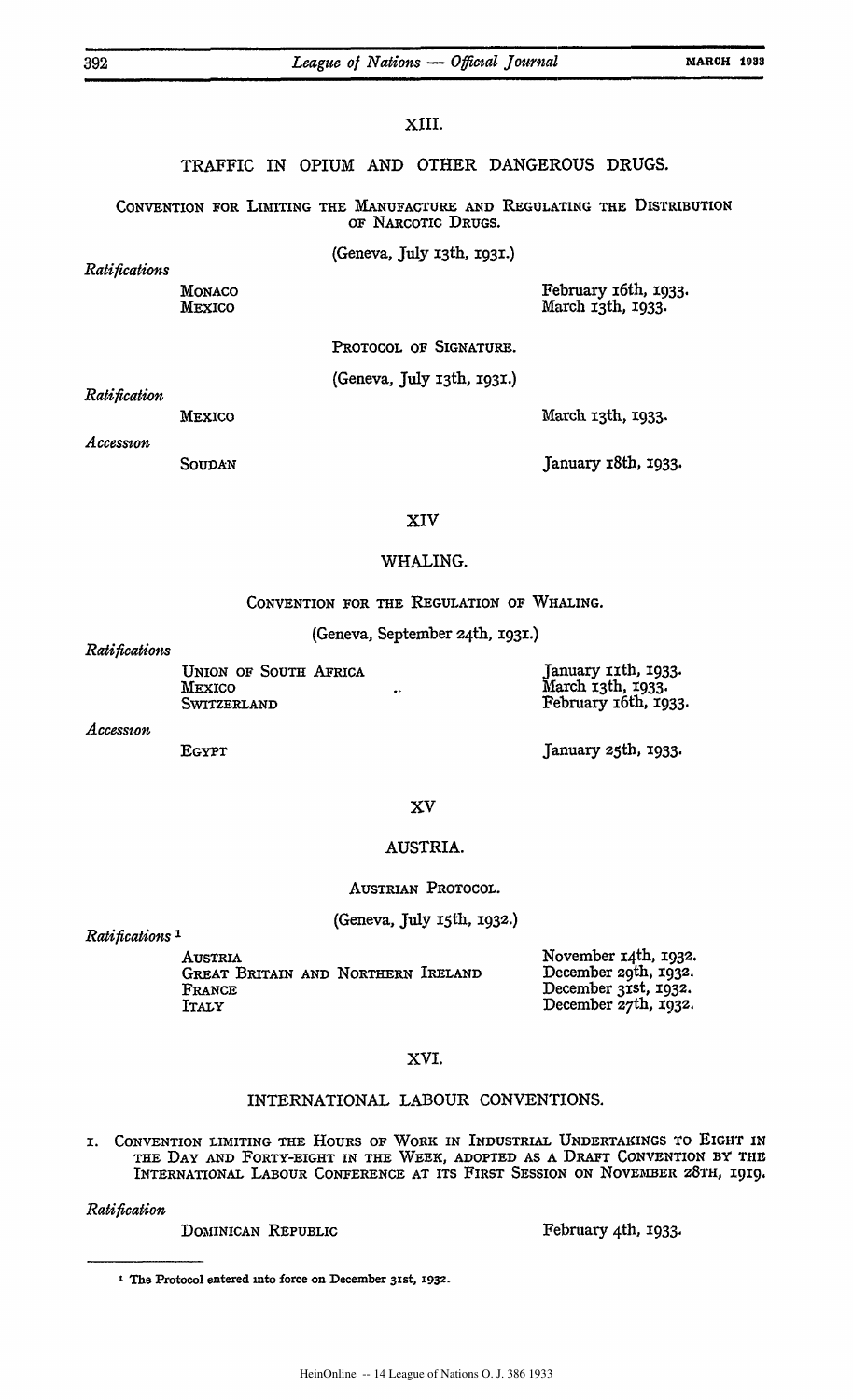2. CONVENTION CONCERNING EMPLOYMENT **OF WOMEN DURING** THE **NIGHT,** ADOPTED **AS A** DRAFT CONVENTION BY THE INTERNATIONAL LABOUR CONFERENCE **AT ITS** FIRST SESSION ON NOVEMBER **28TH, 1919.**

VENEZUELA. March 7th, **1933.** 

**3.** CONVENTION FIXING THE **MINIMUM AGE** FOR **ADMISSION** OF CHILDREN TO **INDUSTRIAL** EM-PLOYMENT, ADOPTED **,AS A DRAFT** CONVENTION BY THE INTERNATIONAL LABOUR

**CONFERENCE AT** ITS FIRST SESSION **ON** NOVEMBER **28TH, i919.**

*Ratification.*

DOMINICAN REPUBLIC February 4th, **1933.** 

*4.* CONVENTION CONCERNING THE NIGHT WORK OF **YOUNG** PERSONS EMPLOYED IN INDUSTRIAL **UNDERTAKINGS, ADOPTED** AS **A** DRAFT CONVENTION BY THE **INTERNATIONAL** LABOUR CONFERENCE **AT** ITS FIRST SESSION **ON** NOVEMBER **28TH, I9X9.**

*Ratification.*

VENEZUELA March 7th, **1933.** 

*5.* CONVENTION FIXING THE MINIMUM **AGE** FOR ADMISSION OF CHILDREN TO EMPLOYMENT **AT SEA, ADOPTED AS A** DRAFT **CONVENTION** BY THE INTERNATIONAL LABOUR **CONFERENCE AT ITS SECOND** SESSION ON JULY 9TH, 1920.

*Ratification.*

DOMINICAN REPUBLIC February 4th, 1933.

**6.** CONVENTION CONCERNING THE **AGE** FOR ADMISSION OF CHILDREN TO **EMPLOYMENT** IN AGRICULTURE, ADOPTED **AS A** DRAFT CONVENTION BY THE INTERNATIONAL LABOUR CONFERENCE **AT** ITS THIRD **SESSION** ON NOVEMBER **16TH, :921.**

*Ratification.*

DOMINICAN REPUBLIC February 4th, 1933.

**7** CONVENTION CONCERNING THE CREATION OF **MINIMU -VAGE-FLXING MACHIN'ERY, ADOPTED AS A** DRAFT **CONVENTION** BY THE INTERNATIONAL LABOUR CONFERENCE **AT** ITS ELEVENTH SESSION ON **JUNE** i6TH, **1928.**

*Ratification.*

UNION OF SOUTH AFRICA December 28th, 1932.

8. **CONVENTION CONCERNING** THE **MARKING** OF THE WEIGHT ON **HEAVY** PACKAGES TRANSPORTED BY **VESSELS,** ADOPTED **AS** A DRAFT CONVENTION BY THE INTERNATIONAL LABOUR CONFER-ENCE **AT** ITS TwELFTH SESSION **ON** JUNE 2IST, X929.

#### *Ratifications*

UNION OF SOUTH AFRICA' DENMARK<sup>23</sup> NETHERLANDS ROUmANIA **VENEZUELA**

February 21st, **1933.** January x8th, **1933.** January 4th, 1933, December 7th, 1932. December i<sup>7</sup> th, **1932.**

*Ratification.*

I The ratification **by** the Umon of South Africa shall not take effect unless and until the ratifications of Great Britain, Germany, France and Italy have been registered by the Secretary-General of the League of Nationsin conformity with the terms of Article **406** of the Treaty of Versailles. - This ratification does not include Greenland.

<sup>3</sup>The Danish Government makes the entry into force of the Convention, as regards Denmark, subject **toits** *being* also ratified **by** Germany, Belgium, France, Great Britain, Italy and the Netherlands.